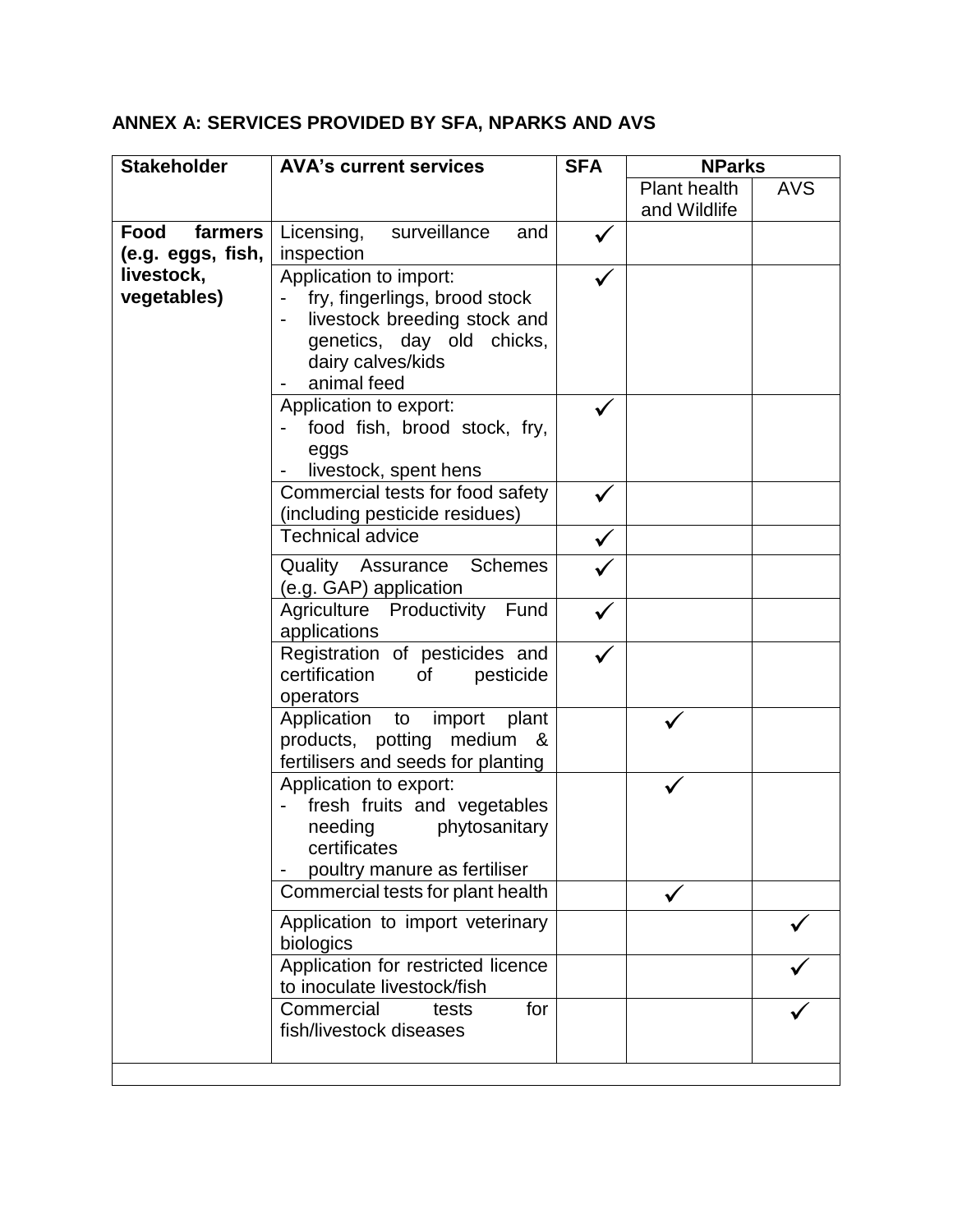| <b>Stakeholder</b>           | <b>AVA's current services</b>                                                                                                                          | <b>SFA</b> | <b>NParks</b> |            |
|------------------------------|--------------------------------------------------------------------------------------------------------------------------------------------------------|------------|---------------|------------|
|                              |                                                                                                                                                        |            | Plant health  | <b>AVS</b> |
|                              |                                                                                                                                                        |            | and Wildlife  |            |
| <b>Importers</b><br>I        | Accreditation, suspension and                                                                                                                          |            |               |            |
| exporters<br>of              | reinstatement of import sources                                                                                                                        |            |               |            |
| livestock<br>and             | for livestock (e.g. live chickens,                                                                                                                     |            |               |            |
| food<br>other                | ducks, pigs, sheep)                                                                                                                                    |            |               |            |
| animals                      | Licensing<br>of importers<br>and<br>import permit application                                                                                          |            |               |            |
|                              | Application to export livestock<br>and other food animals                                                                                              |            |               |            |
|                              | <b>CITES</b> permit application                                                                                                                        |            |               |            |
|                              | Inspections of animals at the<br>borders                                                                                                               |            |               |            |
|                              |                                                                                                                                                        |            |               |            |
| <b>Importers</b><br>$\prime$ | Accreditation, suspension and                                                                                                                          |            |               |            |
| exporters<br>Οf              | reinstatement of import sources                                                                                                                        |            |               |            |
| food and food                | for:                                                                                                                                                   |            |               |            |
| appliances                   | Meat and meat products                                                                                                                                 |            |               |            |
|                              | Eggs and egg products                                                                                                                                  |            |               |            |
|                              | Licensing of importers                                                                                                                                 |            |               |            |
|                              | Food import permit application,<br>inspection and sampling                                                                                             |            |               |            |
|                              | <b>of</b><br>Inspection<br>fruits<br>and<br>vegetables for plant pests (e.g.<br>South American Leaf Blight)                                            |            |               |            |
|                              | CITES permit application for<br>import of foods derived from<br>CITES species (e.g. shark fin,<br>caviar, ginseng, crocodile meat)                     |            |               |            |
|                              | Application to export fruits and<br>vegetables (including issuance<br>phytosanitary certificates,<br>οf<br>verification of treatment)                  |            |               |            |
|                              | Application to export meat, fish,<br>eggs, dairy products, processed<br>food products                                                                  |            |               |            |
|                              | facility<br>Tenancy<br>and<br>management (for tenants at<br>Jurong<br>Fishery Port, Pasir<br>Panjang Wholesale Centre and<br>Senoko Fishery Port only) |            |               |            |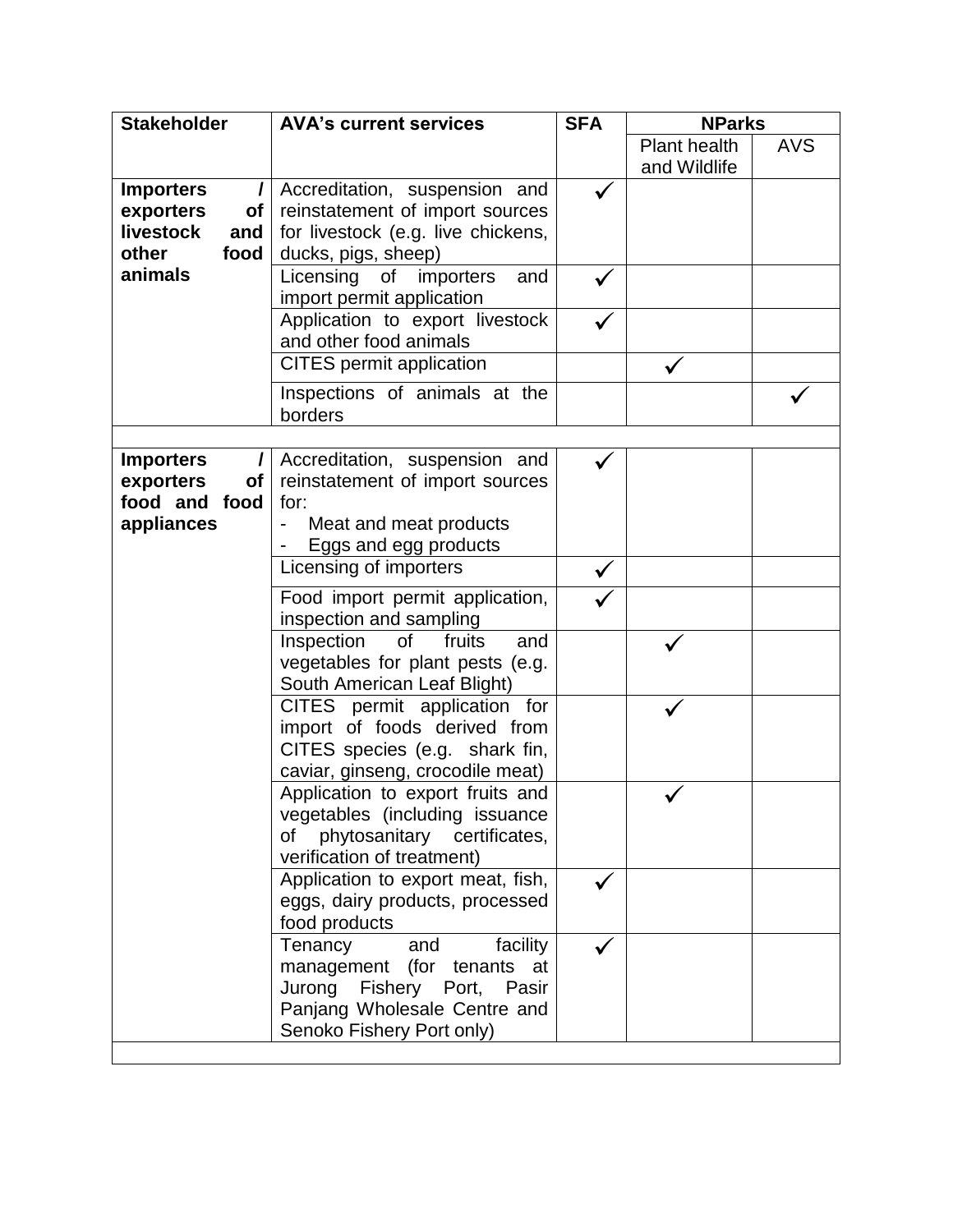| <b>Stakeholder</b>                | <b>AVA's current services</b>                  | <b>SFA</b> | <b>NParks</b>       |            |
|-----------------------------------|------------------------------------------------|------------|---------------------|------------|
|                                   |                                                |            | <b>Plant health</b> | <b>AVS</b> |
|                                   |                                                |            | and Wildlife        |            |
| Food<br>estabs                    | Licensing, inspection, sampling                |            |                     |            |
| cold<br>(incl                     | and grading                                    |            |                     |            |
| food<br>stores,                   | Application to export                          |            |                     |            |
| storage                           |                                                |            |                     |            |
| warehouses;                       |                                                |            |                     |            |
| manufacturers)                    |                                                |            |                     |            |
|                                   |                                                |            |                     |            |
|                                   |                                                |            |                     |            |
| <b>Fishing vessel</b>             | Licensing of fishing vessels                   |            |                     |            |
| <b>licensees</b>                  |                                                |            |                     |            |
| <b>Slaughterhouse</b>             | Licensing,<br>surveillance,                    |            |                     |            |
| S                                 | inspection and sampling                        |            |                     |            |
|                                   | Accreditation of livestock source              |            |                     |            |
|                                   | and livestock import (including                |            |                     |            |
|                                   | importer licensing and import                  |            |                     |            |
|                                   | permit application)                            |            |                     |            |
|                                   | Application to export animal by-               |            |                     |            |
|                                   | products<br>for<br>human                       |            |                     |            |
|                                   | consumption (e.g intestines)                   |            |                     |            |
|                                   | Application to export animal by-               |            |                     |            |
|                                   | products<br>not<br>for<br>human                |            |                     |            |
|                                   | consumption (e.g. feathers)                    |            |                     |            |
|                                   | Inspection of animal products at               |            |                     |            |
|                                   | border                                         |            |                     |            |
|                                   |                                                |            |                     |            |
| <b>Importers</b><br>of            | Accreditation<br>of<br>overseas                |            |                     |            |
| animal feed and                   | establishments<br>for<br>feed                  |            |                     |            |
| operators<br>of <sub>l</sub>      | containing meat                                |            |                     |            |
| mills<br>feed<br>for<br>livestock | Application to import or export<br>animal feed |            |                     |            |
|                                   | Licensing, inspections of feed                 |            |                     |            |
|                                   | mills                                          |            |                     |            |
|                                   |                                                |            |                     |            |
| Pet<br>owners/                    | Dog licensing                                  |            |                     |            |
| agents                            | Application for import or export               |            |                     |            |
|                                   | of pets, including quarantine                  |            |                     |            |
|                                   |                                                |            |                     |            |
|                                   |                                                |            |                     |            |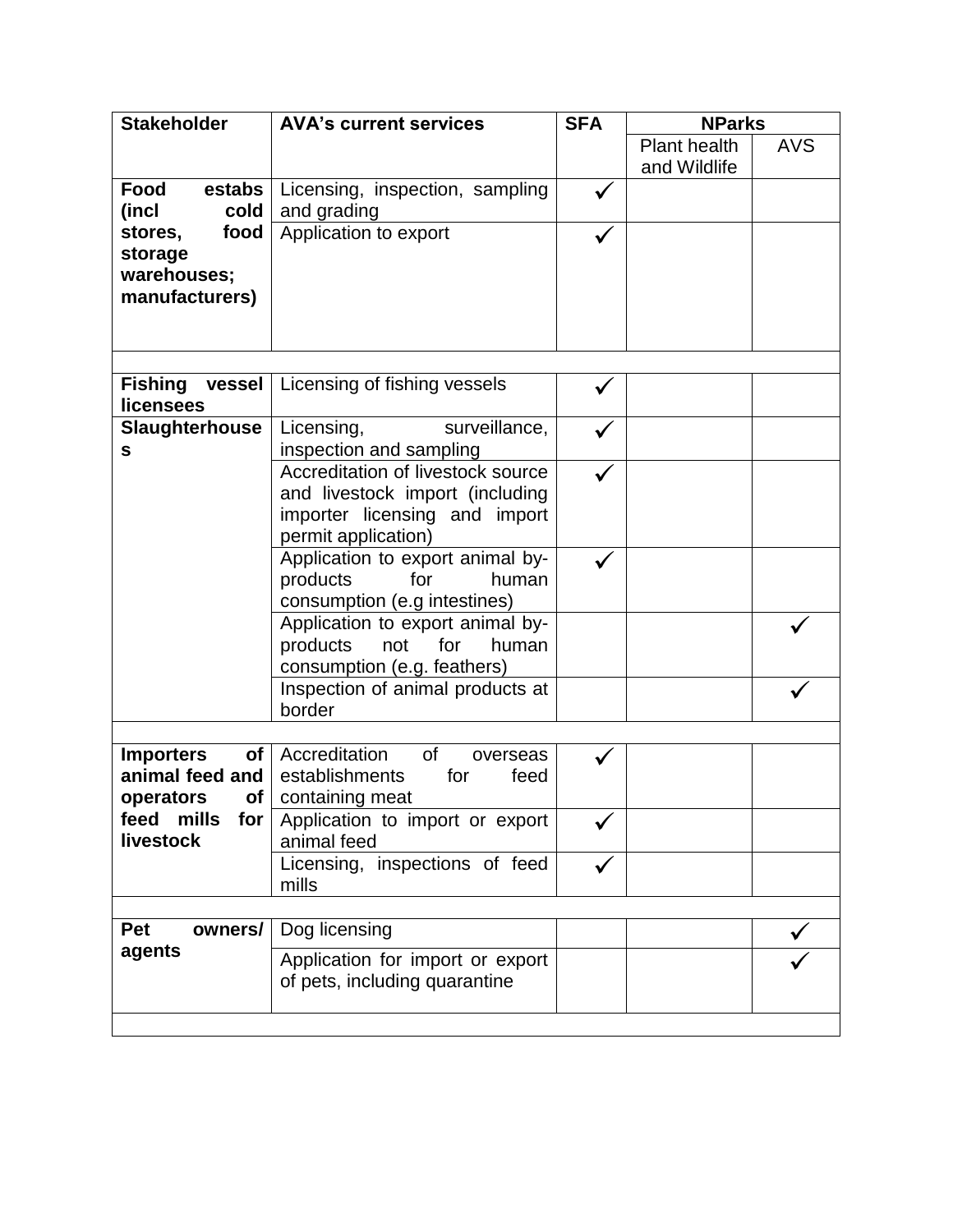| <b>Stakeholder</b>                  | <b>AVA's current services</b>                    | <b>SFA</b> | <b>NParks</b> |            |
|-------------------------------------|--------------------------------------------------|------------|---------------|------------|
|                                     |                                                  |            | Plant health  | <b>AVS</b> |
|                                     |                                                  |            | and Wildlife  |            |
| <b>Operators</b><br>of <sub>l</sub> | Licensing,<br>surveillance,                      |            |               |            |
| pet shops and                       | inspections of pet shops and pet                 |            |               |            |
| establishments                      | establishments                                   |            |               |            |
| (e.g. boarders,                     | The Animal<br>Lodge<br>tenancy                   |            |               |            |
| groomers,<br>pet                    | management                                       |            |               |            |
| farms and The                       |                                                  |            |               |            |
| <b>Animal</b><br>Lodge              |                                                  |            |               |            |
| tenants)                            |                                                  |            |               |            |
| <b>Operators</b><br>of              | <b>of</b><br>Licensing<br>equine                 |            |               |            |
| equine                              | establishments                                   |            |               |            |
| establishments                      | application,<br>Import<br>permit                 |            |               |            |
|                                     | inspection of horses at border                   |            |               |            |
|                                     | and quarantine                                   |            |               |            |
|                                     | Commercial testing for disease                   |            |               |            |
|                                     | or import/export purposes                        |            |               |            |
|                                     |                                                  |            |               |            |
| <b>Operators</b><br>of              | Pre-approval of countries for                    |            |               |            |
| equine                              | horse import                                     |            |               |            |
| establishments                      | Application to import horse feed                 |            |               |            |
| (con't)                             |                                                  |            |               |            |
|                                     |                                                  |            |               |            |
| of<br><b>Operators</b>              | Licensing, surveillance<br>and                   |            |               |            |
| zoological<br>establishments        | inspection<br>of<br>zoological<br>establishments |            |               |            |
|                                     | Source accreditation for import                  |            |               |            |
|                                     | of zoo animals                                   |            |               |            |
|                                     | Application to import animals                    |            |               |            |
|                                     |                                                  |            |               |            |
|                                     | <b>CITES</b> permit application                  |            |               |            |
|                                     | Application to import feed                       |            |               |            |
|                                     |                                                  |            |               |            |
| <b>Animal</b><br>welfare            | Trap, Neuter, Release, Manage                    |            |               |            |
| groups                              | Programme                                        |            |               |            |
|                                     | Community outreach, including                    |            |               |            |
|                                     | adoption drives                                  |            |               |            |
|                                     | Licensing of animal shelters                     |            |               |            |
|                                     |                                                  |            |               |            |
| <b>Ornamental fish</b>              | <b>AQUAS</b><br>Licensing,                       |            |               |            |
| exporters                           | accreditation, surveillance and                  |            |               |            |
|                                     | inspection                                       |            |               |            |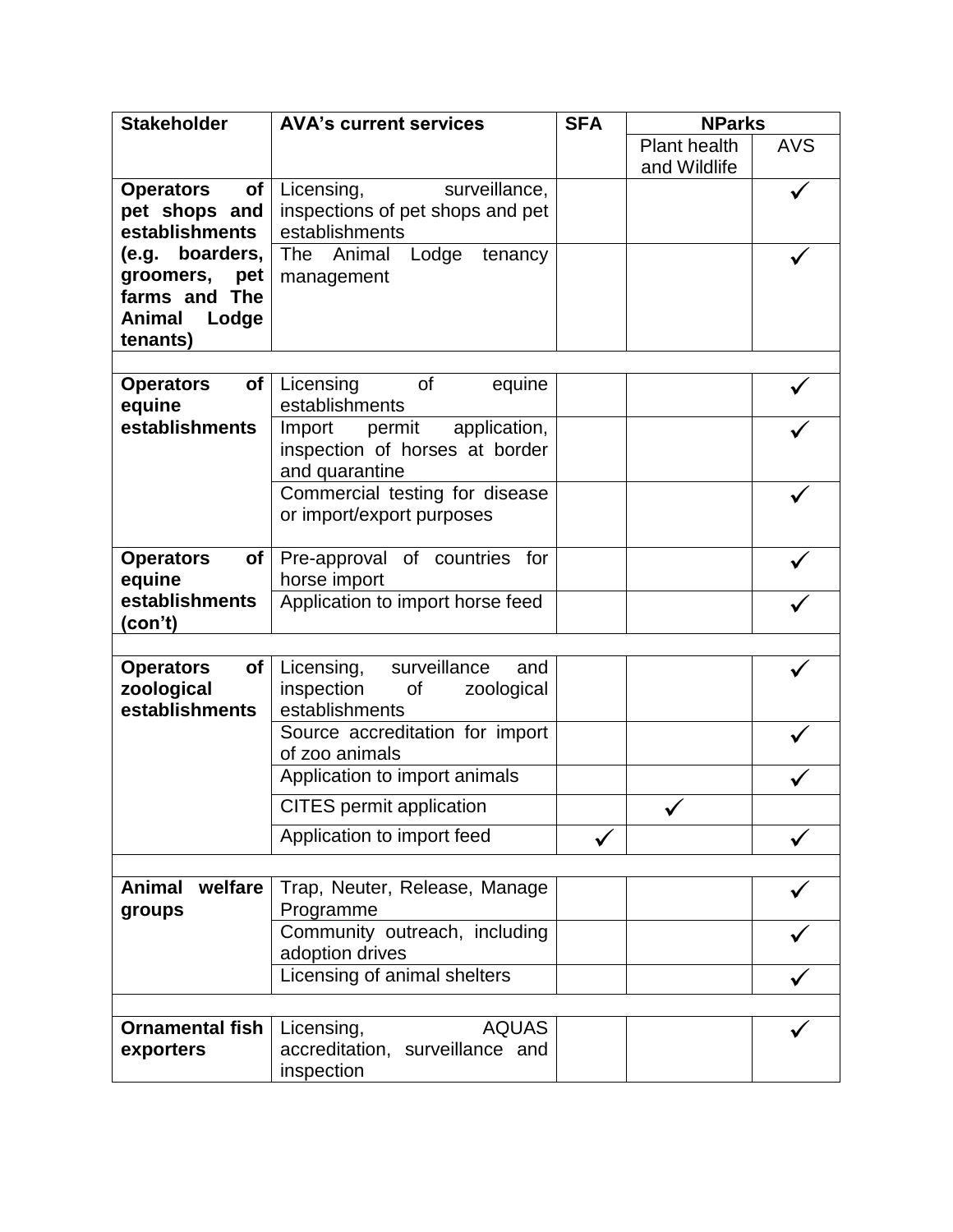| <b>Stakeholder</b>            | <b>AVA's current services</b>                    | <b>SFA</b> | <b>NParks</b> |            |
|-------------------------------|--------------------------------------------------|------------|---------------|------------|
|                               |                                                  |            | Plant health  | <b>AVS</b> |
|                               |                                                  |            | and Wildlife  |            |
|                               | Commercial<br>testing<br>for<br>fish             |            |               |            |
|                               | disease investigation and export                 |            |               |            |
|                               | requirements                                     |            |               |            |
|                               | <b>CITES</b> permit application                  |            |               |            |
|                               |                                                  |            |               |            |
| <b>Importers</b>              | Application to import, tranship or               |            |               |            |
| exporters<br>of               | export non-food animals                          |            |               |            |
| non-food                      | Inspection of non-food animals                   |            |               |            |
| animals<br>(e.g.              | at borders, including quarantine                 |            |               |            |
| pets,                         | Commercial testing for disease                   |            |               |            |
| ornamental                    | investigation<br>and<br>export                   |            |               |            |
| fish)                         | requirements                                     |            |               |            |
|                               | <b>CITES</b> permit application                  |            |               |            |
|                               |                                                  |            |               |            |
|                               |                                                  |            |               |            |
| Importers/                    | Import permit application and                    |            |               |            |
| exporters<br><b>of</b>        | consignment inspection                           |            |               |            |
| animal                        |                                                  |            |               |            |
| products<br>$($ not           | Application to export products/                  |            |               |            |
| intended<br>for               | by-products<br>from<br>animal                    |            |               |            |
| food)                         | establishments<br>(e.g.<br>farms,                |            |               |            |
|                               | slaughterhouses)                                 |            |               |            |
|                               | <b>CITES</b> permit application                  |            |               |            |
| Importers/<br>exporters<br>of |                                                  |            |               |            |
| animal                        |                                                  |            |               |            |
| products<br>[not              |                                                  |            |               |            |
| intended<br>for               |                                                  |            |               |            |
| food] (con't)                 |                                                  |            |               |            |
|                               |                                                  |            |               |            |
| <b>Veterinarians</b>          | Licensing of veterinarians                       |            |               |            |
|                               | Veterinary<br>Profession                         |            |               |            |
|                               | Committee<br>Veterinary<br>and                   |            |               |            |
|                               | <b>Advisory Panel</b>                            |            |               |            |
|                               | Notifiable disease reporting                     |            |               |            |
|                               |                                                  |            |               |            |
| <b>Holders</b>                |                                                  |            |               |            |
| of<br>licence<br>to           | inspection<br>Licensing<br>and<br>of<br>premises |            |               |            |
| possess<br>vet                | <b>Biologics</b><br>Vet<br>permit                |            |               |            |
| biologics                     | import<br>application                            |            |               |            |
|                               |                                                  |            |               |            |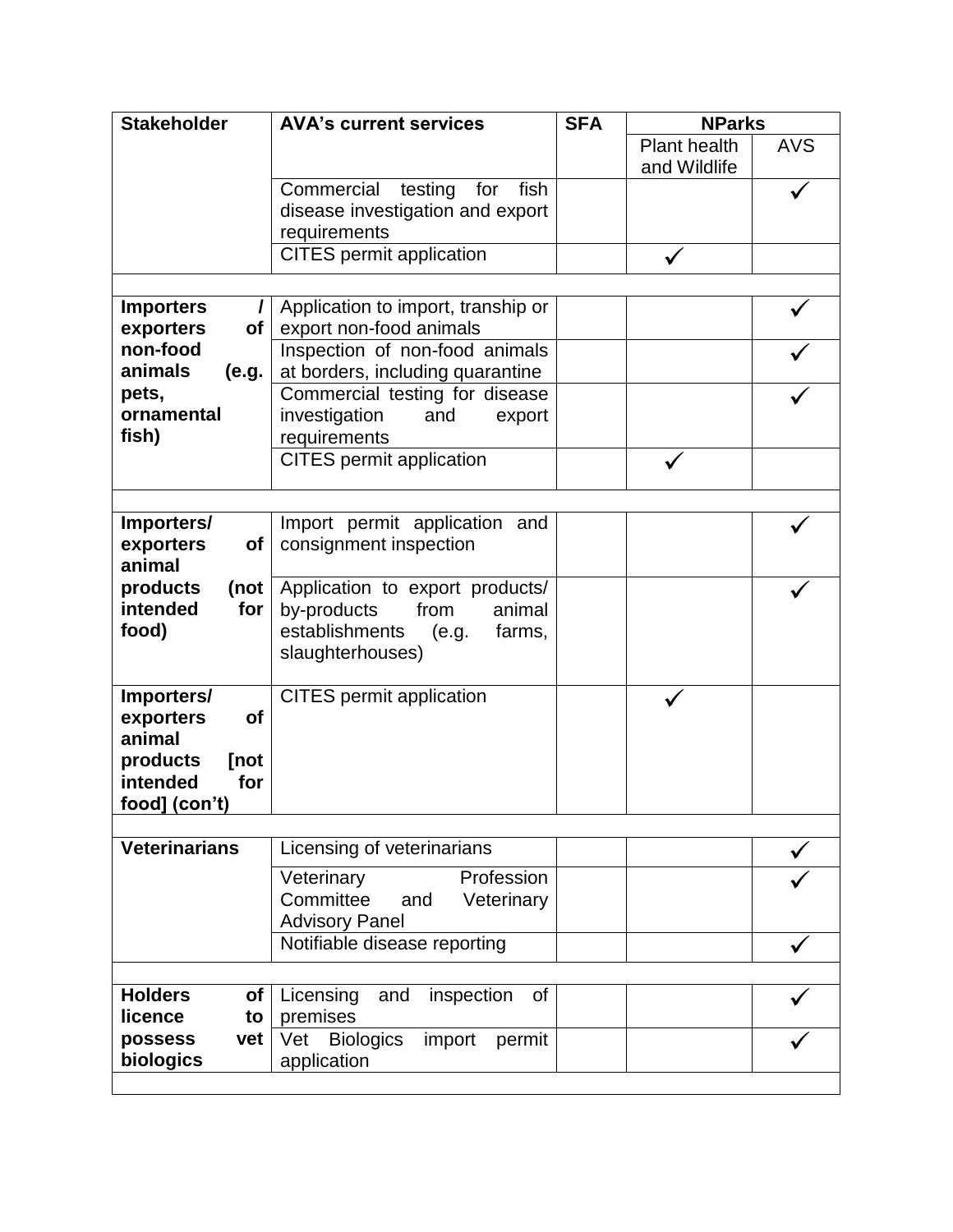| <b>Stakeholder</b>      | <b>AVA's current services</b>          | <b>SFA</b> | <b>NParks</b> |            |
|-------------------------|----------------------------------------|------------|---------------|------------|
|                         |                                        |            | Plant health  | <b>AVS</b> |
|                         |                                        |            | and Wildlife  |            |
| <b>Importers</b>        | of   Licensing and inspection of feed  |            |               |            |
| companion               | mills for companion animals            |            |               |            |
| animal feed and         | Accreditation<br><b>of</b><br>overseas |            |               |            |
| operators<br>of         | establishments for companion           |            |               |            |
| feed mills<br>for       | animal feed containing meat            |            |               |            |
| companion               | Application to import or export of     |            |               |            |
| animals                 | companion animal feed                  |            |               |            |
| (including<br>dog       |                                        |            |               |            |
| food bakeries,          |                                        |            |               |            |
| packing                 |                                        |            |               |            |
| facilities<br>for       |                                        |            |               |            |
| companion               |                                        |            |               |            |
| animal feed)            |                                        |            |               |            |
|                         |                                        |            |               |            |
| <b>Operators of vet</b> | inspection<br>Licensing<br>0f<br>and   |            |               |            |
| centres/clinics,        | premises                               |            |               |            |
| animal research         | Laboratory services                    |            |               |            |
| facilities              |                                        |            |               |            |
|                         |                                        |            |               |            |
| Non-food                | surveillance<br>Licensing,<br>and      |            |               |            |
| (e.g.<br>farmers        | inspection                             |            |               |            |
| ornamental              | Application to import and export       |            |               |            |
| fish, crocodile)        | ornamental<br>fish,<br>feed,           |            |               |            |
|                         | vaccines/drugs                         |            |               |            |
|                         | technical<br>Technology<br>and         |            |               |            |
|                         | advice,<br>Agriculture<br>and          |            |               |            |
|                         | <b>Productivity Fund application</b>   |            |               |            |
|                         | Commercial testing for disease         |            |               |            |
|                         | investigation                          |            |               |            |
|                         | <b>CITES</b> permit application        |            |               |            |
| <b>Ornamental</b>       | Licensing<br>and<br>inspection<br>of   |            |               |            |
| plant farmers           | orchids/ornamental plant farms         |            |               |            |
|                         | Post<br>plant<br>entry<br>pest         |            |               |            |
|                         | surveillance                           |            |               |            |
|                         | Regulation of pesticide usage          |            |               |            |
|                         |                                        |            |               |            |
|                         | of<br><b>Biosecurity</b><br>Management |            |               |            |
|                         | Assurance<br>Arrangement               |            |               |            |
|                         | Scheme (BSAA) for imports              |            |               |            |
|                         | Technology and technical advice        |            |               |            |
|                         | Pesticide<br>registration<br>and       |            |               |            |
|                         | pesticide<br>certification<br>οf       |            |               |            |
|                         | operators                              |            |               |            |